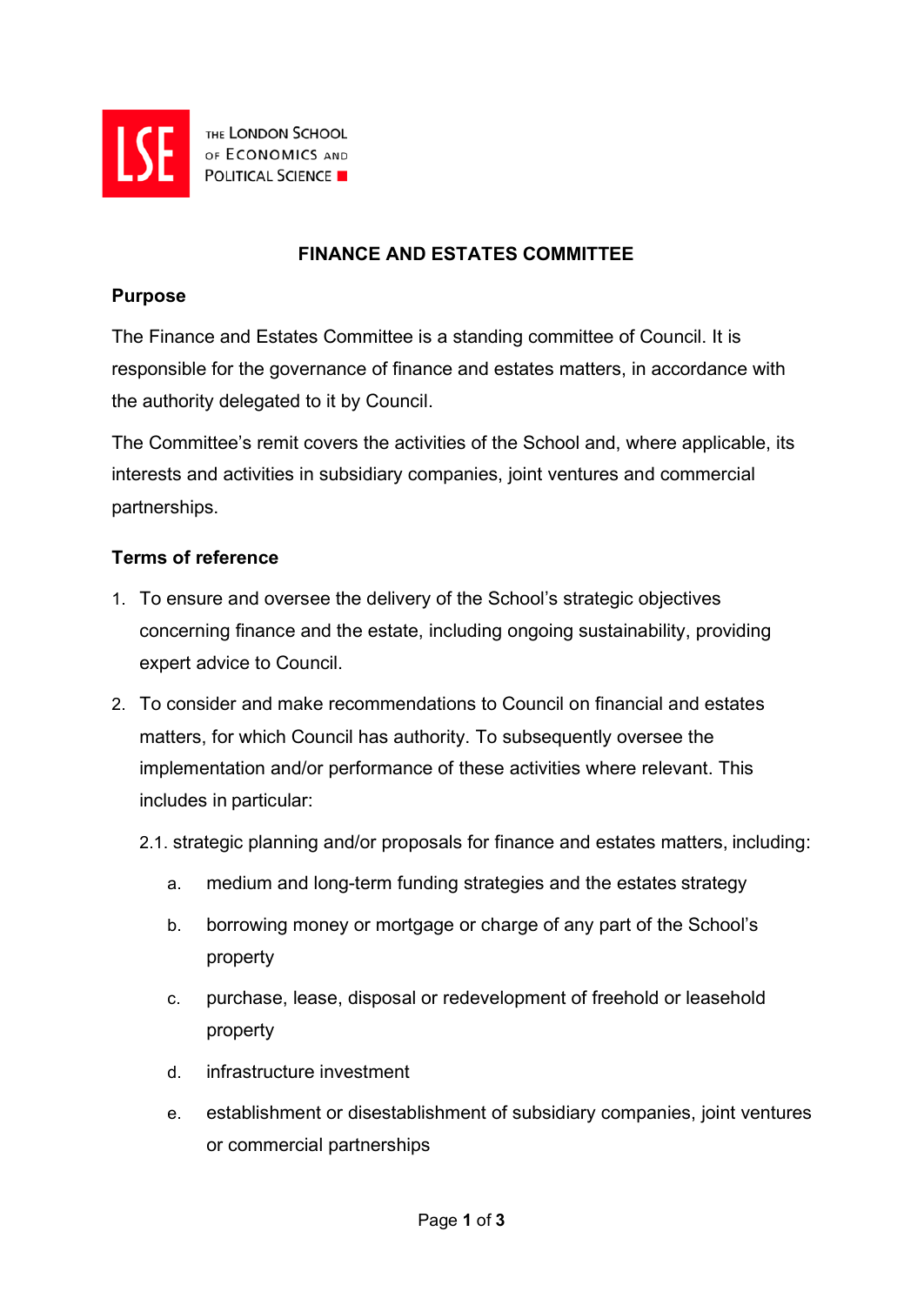- f. other major initiatives with significant resource implications
- 2.2. the annual Financial Plan and budget, including in-year proposals for revisions as a result of significant change being required, and the School's **Funding Principles**
- 2.3. via the Audit Committee, the financial elements of the annual financial statements for LSE and associated bodies
- 2.4. major changes to the financial regulations in consultation with the Audit **Committee**
- 2.5. any other relevant matter for which Council requires advice or drawing to its attention
- 3. On behalf of Council to undertake actions for which it has delegated authority, including:
	- 3.1. to approve expenditure or projects
	- 3.2. to approve any external reports for which Council has delegated authority
	- 3.3. to keep under review the School's Tax Strategy, pension schemes and insurance arrangements
	- 3.4. to keep under review the School's investments through receiving regular reports from the Investments Committee, including approving the School's Investment Mandate and Policy, significant amendments to the Investment Strategy, and the Annual Investment Review
	- 3.5. to receive reports from relevant committees on activities for example Investments Sub-Committee, Finance Management Board (FMB), Estates Management Board (EMB), Academic Planning and Resources Committee (APRC)
	- 3.6. to receive reports on the Funding Implementation Plan
	- 3.7. to receive reports on the School's fundraising performance
- 4. To keep under review, and report to the Audit Committee and Council as appropriate on, all matters within the Committee's remit, across the range of activities and systems, including that they remain fit for purpose to support the sustainability of the School, that risk is identified and value for money delivered.